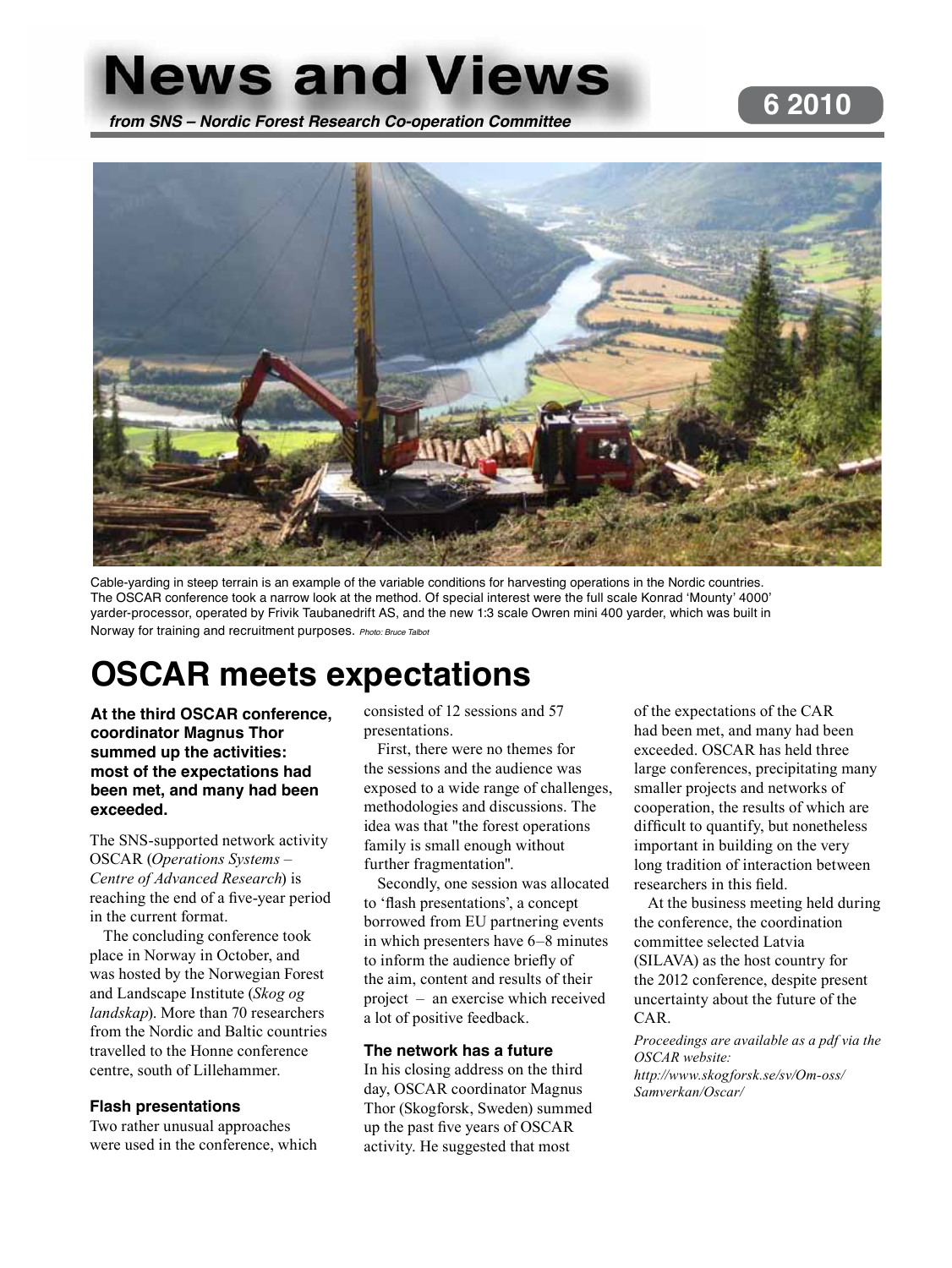Picture of a forest made with laser scanning. Courtesy: Terje Gobakken and Svein Sohlberg, Norwegian University of Life Sciences.



# **Laser scanning – where the Nordic countries have taken a lead**

In the last issue of News & Views, we announced the Jubilee Award presented to Professor Erik Naesset, Norwegian University of Life Sciences, for being the most cited author. Professor Naesset is a leading authority in the field of forest inventory and forest characterization with airborne laser scanning. We were curious to learn more about the technique, and asked him some questions:

#### **The use of laser scanning in forest management inventory seems to be lead by the Nordic countries. Why?**

Forest management inventory has been a research field that has received much attention in the Nordic forest faculties over the last 30 years – irrespective of technology, so it was natural to look into the use of lasers when the technology became available at a practical scale in the mid 1990s. Finland, Norway and Sweden started making use of the technology very early, even in an international context. The first scientific papers on airborne



*Professor Erik Naesset*

laser scanning in forest research were published by Nordic scientists (1997).

Links between research institutions, forest companies and public administration have always been close in the Nordic countries. So, the distance from research to practice has been short.

Another explanation is the way large surveys are organized, especially in Norway and Finland, has been of great benefit. Mapping and surveying authorities as well as the forestry sector have collaborated closely, resulting in fruitful coordination and cost-sharing of data acquisition with lasers.

#### **What about small private forests?**

Norway and the southern parts of Finland and Sweden have very fragmented forest ownership structures with small property sizes. It is natural to consider that these countries would be the LAST to bring the new technology into use because the main value is economies of scale: large areas have to be covered by each data acquisition to be economically competitive. However, in Norway as well as Finland, there are economic subsidies encouraging forest owners to collaborate and share costs. The public forestry authorities also help to organize joint inventories. Thus, a management inventory typically covers 50–2000 km², which was the case even before lasers entered the market. Everything was actually well set up for the use of lasers.

In Sweden, there seem to be more challenges related to organizing the smaller forest properties. It has mainly been the large forest companies who have shown interest in forest inventory with lasers.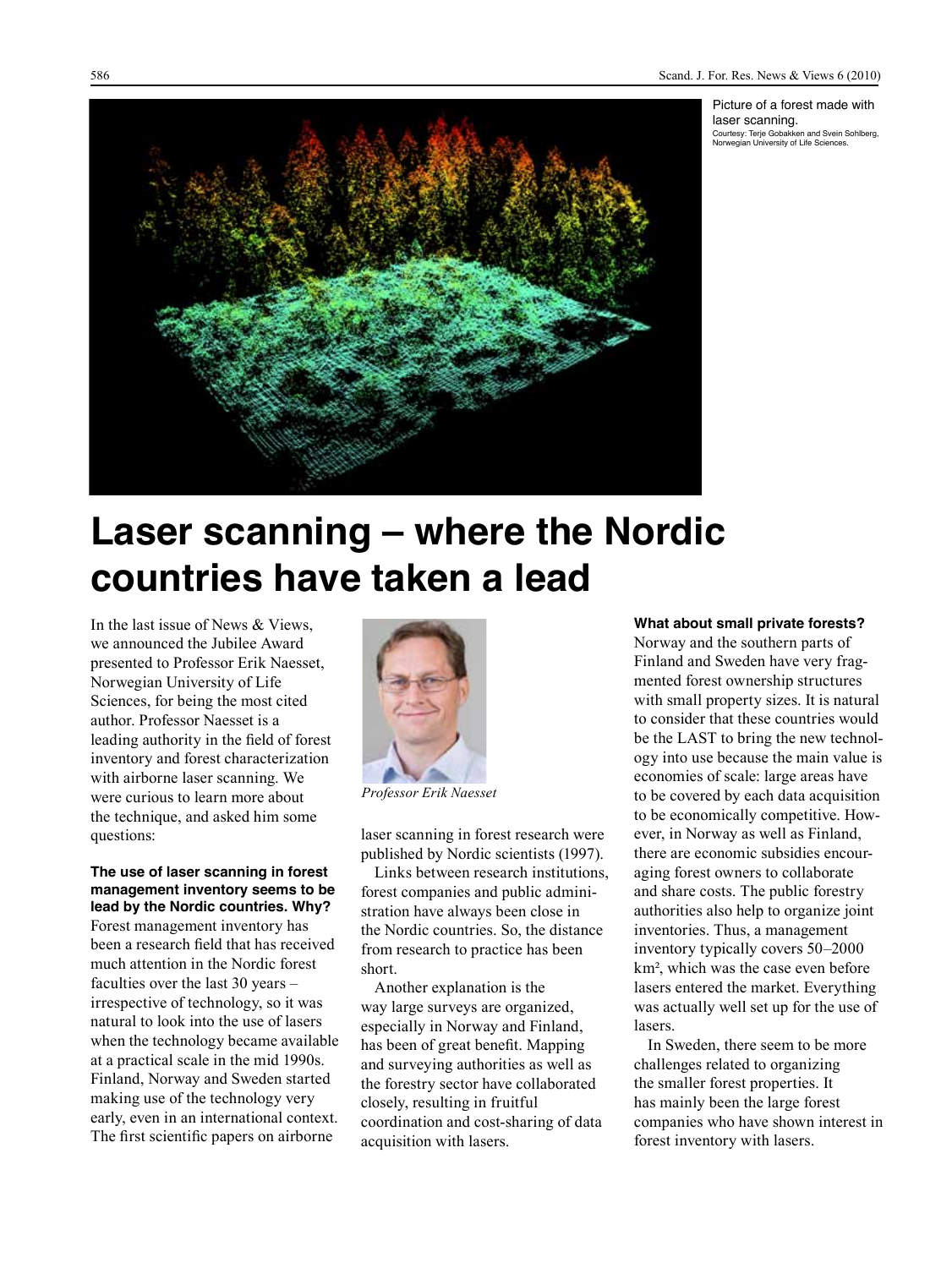#### **Is the method used operationally?**

Yes, indeed! The first full-scale operational inventory (460 km²) conducted on pure commercial terms was carried out in 2002 in Norway and reported in an article in Scandinavian Journal of Forest Research (SJFR) two years later. Since then, it has grown rapidly. Finland started somewhat later, but commercial inventories have been carried out since at least 2007. Almost 100% of the inventories in both Norway and Finland are now produced using lasers.

Sweden started early, around 2005. Growth has been slow, but is expected to increase significantly. A national laser survey is currently taking place, and it will result in full coverage of the country over a four year period.

#### **What is the situation outside the Nordic countries?**

There are still many "piloting" activities and demonstrations going on around the world. Every country seems to undertake the same exercises as the Nordic countries. So far, inventories have been conducted operationally in Canada, the USA, Spain and Australia, at least. But there have been demonstrations at a fairly

large scale in all the Baltic countries, Portugal, Switzerland, and Brazil. It also appears that operational activities are taking place in other countries in South America and in Japan.

#### **What about the accuracy?**

Results from all the Nordic countries point at that lasers are more accurate for estimating quantitative stand variables compared with conventional alternatives such as aerial photo interpretation supported by field work. Variables measured for management planning include timber volume, mean tree height, mean stem diameter, stem number, basal areal and tree size distribution. As an example, the error (accuracy – RMSE) of timber volume is typically 10% of the mean volume, which is around half the error experienced with other methods.

In some inventories, it has even been a focus on data for individual trees, such as individual tree positions and single-tree parameters.

Erroneous and incorrect information may lead to sub-optimal decisions and loss of money when using forest inventory data in management decisions, but this loss must be

weighed against the costs of the inventory. One study (the one and only on this topic) published in SJFR in 2004 provided convincing evidence of higher economic revenues when data were produced by laser inventories.

#### **Which are the future most important research questions in this field?**

I see three distinct directions for future research – and we can already see evidence of these directions:

1. Further refinement and improvement of management inventories produced using lasers with more efficient use of field data and the extraction of more variables, including biodiversity, biological and silvicultural aspects.

**2.** More detailed use of the data with more focus on single-tree information, especially in conjunction with tactical planning, planning of harvests, timber sales, improved bucking and higher values of the wood resulting from improved information about timber qualities in the forest prior to harvesting.

**3.** Application to larger areas, such as counties, regions, provinces, states and even nations.

### **Riparian forest is an important ecosystem**

Forests growing along streams, rivers and lakes (riparian forests) constitute 2% of the forest area in the Nordic countries (if we consider them as comprising a 10 m wide zone from the water body). Despite the small proportion of the area that they occupy, they are associated with important ecological functions.

In a new article in the journal *Ambio*, the environmental services related to water protection, terrestrial biodiversity, carbon storage and green-house gas dynamics provided by riparian forests in the Nordic countries are reviewed.

The authors conclude that forest buffers are effective in protecting water quality and aquatic life, and have positive effects on terrestrial diversity. The positive effects are particularly marked when the buffer is broader than 40 meters. The effect of buffer forests on greenhouse gas exchange is, however, unclear.

The report is an output of the SNS-supported CAR-ES network (Centre of advanced research on environmental services), with authors from Denmark, Finland, Sweden, Norway and Iceland.

*Source: Gundersen, P. et al. 2010. Environmental services provided from riparian forests in the Nordic countries. Ambio, DOI 10.1007/213280-010- 0073-9*

Riparian forest along a stream in central Sweden. Photo: Mats Hannerz